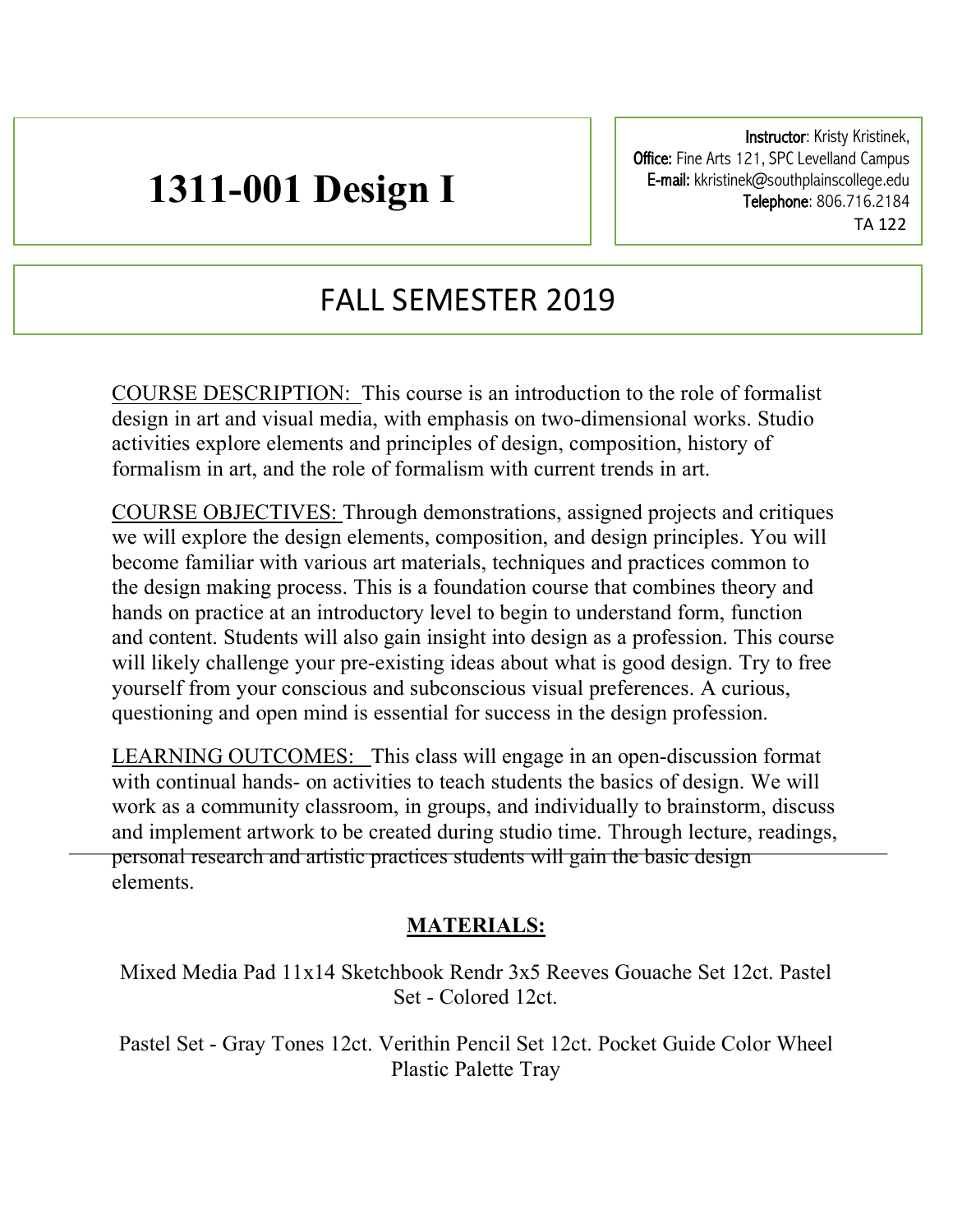Pencil Set - 6ct. Blending Stump 3pk. Sharpie – Fine Tip Sharpie – Ultra Fine Tip

Sharpie – Super Twin Tip

### VARSITY PRICE: \$68.00

METHODS: Evaluation of studio work, class critiques, group participation, and studio etiquette and attitude. Students are encouraged to set up a meeting with the instructor (before, during or after class) at any time they have questions or concerns about their work, overall progress and/or grades. Blackboard will be used for storing and accessing course information, documents and handouts, grade feedback, and email communication.

GRADING CRITERIA: The instructor is responsible for establishing and presenting the grading standards for the course.

| * graded projects                       | $(60\%)$ |
|-----------------------------------------|----------|
| * supporting work (exercises & studies) | $(30\%)$ |
| * class participation                   | $(10\%)$ |

#### **\* Graded Projects (60%)**

Grading of projects will be done on a one-hundred point scale and is based on achievement of specific learning outcomes, quality of ideas, and quality of execution, including craftsmanship and presentation.

- A (90 100) excellent work, exceeds specific learning outcomes, very high in originality, very well–conceived and executed
- B  $(80 89)$  good work, demonstrates specific learning outcomes, is original, well–conceived and executed
- C  $(70 79)$  acceptable work, specific learning outcomes are evident, fairly well–conceived & executed
- D  $(60 69)$  inferior work, basically complete, but falls short of specific learning outcomes and needs work in terms of idea and execution
- F (below 60) failing work, does not demonstrate specific learning outcomes,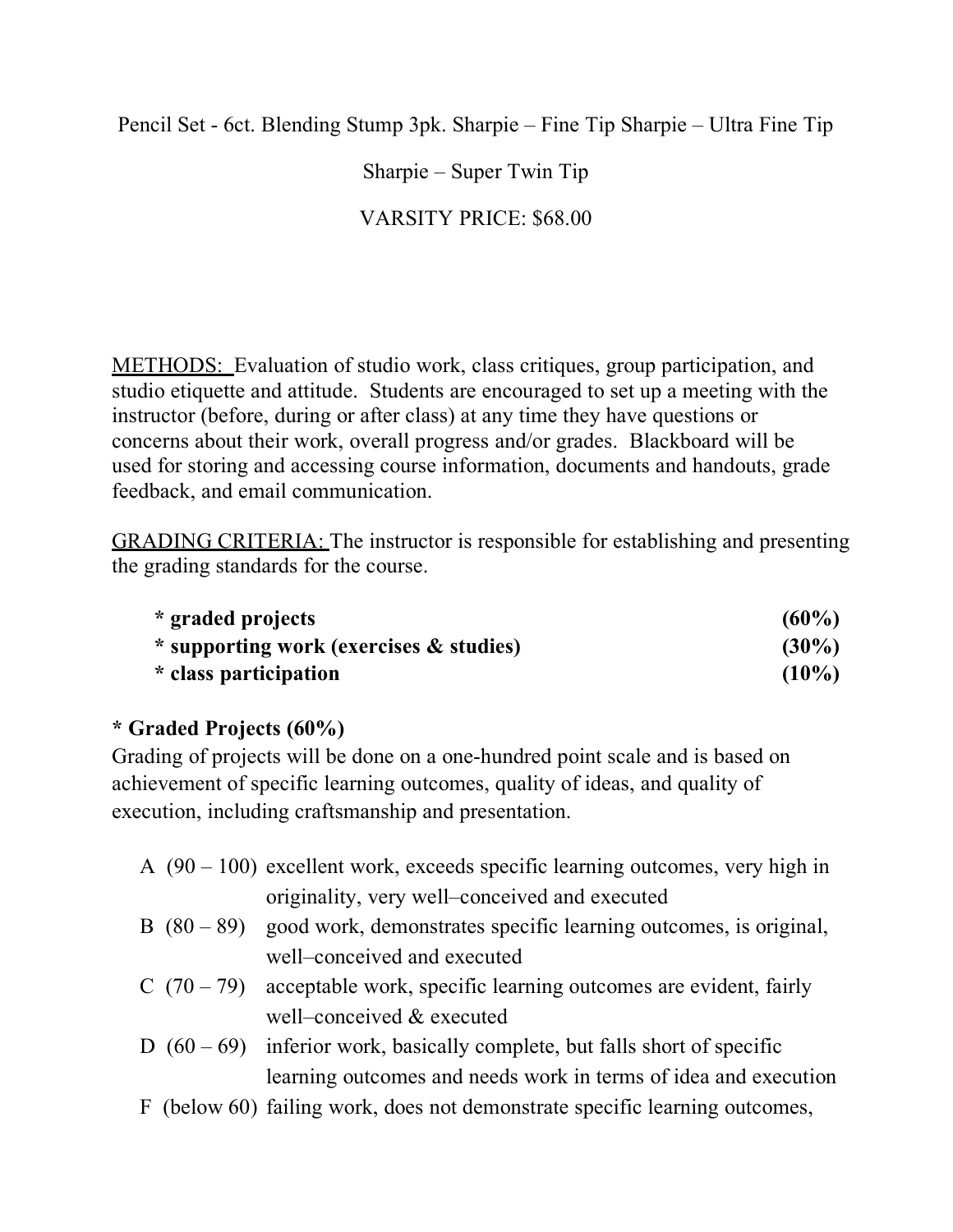may be significantly incomplete and/or poorly conceived and/or executed

*Projects must be turned in clean, undamaged, and on time, labeled on back with student name, project name, class, date turned in.* **Late assignments lose 10 points for each class period they are late.**

#### **\* Supporting Work (30%)**

In addition to the projects, there will be assigned exercises and studies which will be graded. Work should demonstrate independent development of ideas, techniques, and skills taught in class.

#### **\* Class Participation (10%)**

Class participation" refers to active involvement in class discussion, critiques and other activities which provide opportunity for verbal and written practice with painting vocabulary and concepts. Active participation involves questioning, making suggestions, stating and supporting opinions, interpreting, analyzing, etc. Students should make the most out of critiques by seeking opinions and criticism from other students and the instructor. Helpful responses are based on insightful analysis and criticism which recognizes strengths but also any problems and weaknesses in the work.

### **ACADEMIC HONESTY POLICY:**

The faculty is strongly committed to upholding standards of academic integrity. These standards, at the minimum require that students never present the work of others as their own. CHEATING WILL NOT BE TOLERATED.

### **DIVERSITY STATEMENT:**

In this class, the teacher will establish and support an environment that values and nurtures individual and group differences and encourages engagement and interaction. Understanding and respecting multiple experiences and perspectives will serve to challenge and stimulate all of us to learn about others, about the larger world, and about ourselves. By promoting diversity and intellectual exchange, we will not only mirror society as it is, but also model society as it should and can be.

#### **ADA Statement: SPC Standard Disability Statement**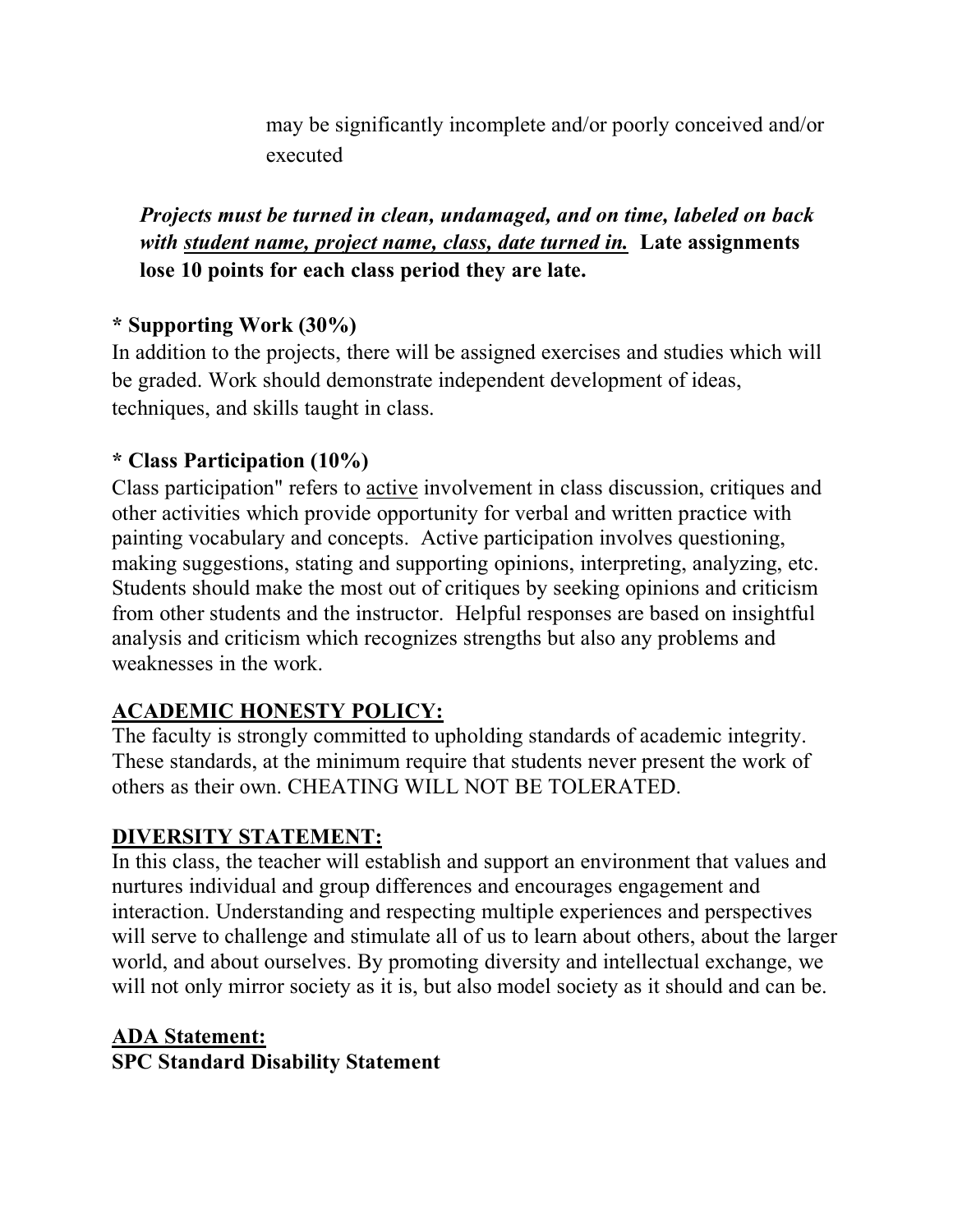Students with disabilities, including but not limited to physical, psychiatric, or learning disabilities, who wish to request accommodations in this class should notify the Disability Services Office early in the semester so that the appropriate arrangements may be made. In accordance with federal law, a student requesting accommodations must provide acceptable documentation of his/her disability to the Disability Services Office. For more information, call or visit the Disability Services Office at Levelland (Student Health & Wellness Office) 806-716-2577, Reese Center (Building 8) 806-716-4675, or Plainview Center (Main Office) 806- 716-4302 or 806-296-9611.

**Grievance and Conflict Resolution:** The Office of the Vice President of Student Affairs is available to assist students with any conflict or problem that has to do with being a student at South Plains College. A suggested protocol usually includes talking with the professor first, then visiting with the department chair, and finally approaching the Student Affairs Office. If you feel uncomfortable with the first two steps, you may approach the Student Affairs Office immediately. WARNING – Cheating or plagiarism will result in the student receiving a 0 on the assignment for the first offense, second offence you will be dropped from the class. Campus Concealed Carry - Texas Senate Bill - 11 (Government Code 411.2031, et al.) authorizes the carrying of a concealed handgun in South Plains College buildings only by persons who have been issued and are in possession of a Texas License to Carry a Handgun. Qualified law enforcement officers or those who are otherwise authorized to carry a concealed handgun in the State of Texas are also permitted to do so. Pursuant to Penal Code (PC) 46.035 and South Plains College policy, license holders may not carry a concealed handgun in restricted locations. For a list of locations, please refer to the SPC policy at:

(http://www.southplainscollege.edu/human\_resources/policy\_procedure/hhc.php Pursuant to PC 46.035, the open carrying of handguns is prohibited on all South Plains College campuses. Report violations to the College Police Department at 806-716-2396 or 9-1-1

#### **SPC Standard Disability Statement**

Students with disabilities, including but not limited to physical, psychiatric, or learning disabilities, who wish to request accommodations in this class should notify the Disability Services Office early in the semester so that the appropriate arrangements may be made. In accordance with federal law, a student requesting accommodations must provide acceptable documentation of his/her disability to the Disability Services Office. For more information, call or visit the Disability Services Office at Levelland (Student Health & Wellness Office) 806-716-2577,